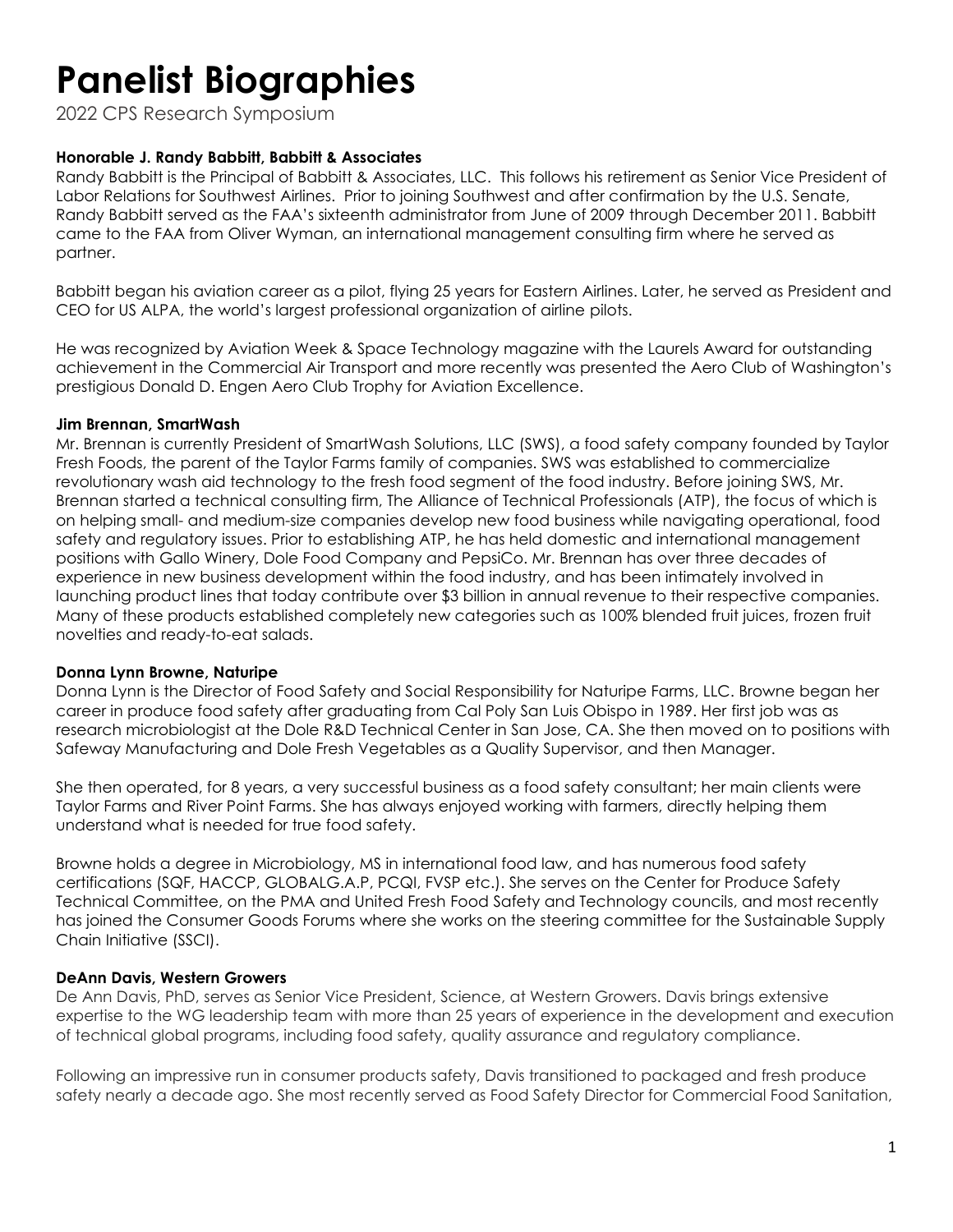2022 CPS Research Symposium

a provider of strategic consulting services, expertise and training that addresses food safety and sanitation challenges for food processing plants.

Previously, Davis was Vice President of Food Safety and Quality for both Church Brothers Farms and Earthbound Farm, and earlier as Chief Food Safety Officer for Kraft Foods Group, where she was engaged in the development of the regulatory framework for Food Safety Modernization Act.

Davis holds several committee appointments within the food industry, including having been recently been appointed to the Oversight Committee for Baby Food Standard and Certification supporting the FDA's Closer to Zero Action Plan for Baby Food. In 2018, Davis was appointed to the USDA National Advisory Committee on Microbiological Criteria for Food.

#### **Suresh DeCosta, Lipman Farms**

Suresh DeCosta joined Lipman Family Farms as Director of Food Safety in April 2016. Prior to joining Lipman, he worked as food safety lead for agricultural products at McDonalds, national FSQA manager for Chiquita/Fresh Express, and product application scientist for SureBeam. Suresh is a recognized subject matter expert with the ability to lead cross-functional groups of suppliers, customers and produce industry representatives. His broad food science industry experience includes product development, beverage formulation, food irradiation, coffee blend management, good agricultural practices, and fresh cut processing. He leverages his holistic understanding of supply chain from farm to fork to mitigate food safety risks at each stage of the supply chain. Suresh uses his interpersonal skills to build consensus in technical and non-technical environments, which helps drive industry change.

Suresh has served as the chairman of United Fresh Produce Association Food Safety and Technology Council and as a member of its board of directors, and is a member of the Center for Produce Safety Technical Committee. He has received multiple industry awards, including the UFPA technical award for his leadership in helping standardize agricultural food safety practices. Suresh received an M.S. in Food Science from Chapman University and a B.S. in Environmental Science from Slippery Rock University.

### **Tony DiMare, The DiMare Co.**

Tony DiMare serves as vice president of The DiMare Company, an 90-year-old family produce business with growing, packing, and repacking operations, operating in Florida, California, Massachusetts, Pennsylvania, and Texas. Mr. DiMare began working for the family business in 1983 and is among the third generation of DiMares to do so. The DiMare Company believes strongly in industry organizations. Mr. DiMare is active in the industry and serves on several volunteer boards and committees. He is Chairman of the Florida Specialty Crop Foundation and is currently serving on the Board of Directors of the Florida Fruit & Vegetable Association, the Florida Tomato Committee, Florida Tomato Exchange, Florida Tomato Growers Exchange, and is Co-Chair of the University of Florida–Gulf Coast Research and Education Center (GREC) Advisory Council. In 2002, he was appointed by the Secretary of Agriculture to the Inaugural USDA Fruit and Vegetable Industry Advisory Committee. Also that year, he served on the Florida Agriculture Trade Advisory Committee for Congressman Adam Putnam. In addition to serving the ag community, Mr. DiMare also co-chairs the YMCA's South Shore Leadership and Advisory Council, is the co-founder and coordinator of the inaugural Florida Ag Expo, and serves on the board of directors for Farm Share, Inc., a not-for-profit organization working to fight poverty and alleviate hunger.

### **Natalie Dyenson, Dole Food Company**

Ms. Dyenson joined Dole as Vice President, Food Safety and Quality in October 2016. She has responsibility for food safety and quality programs globally for all divisions of Dole. Prior to Dole, she spent eight years in various senior director positions with Wal-Mart Stores, Inc., most recently leading food safety across 6,500 retail stores, 48 company-owned manufacturing facilities and 220 fresh distribution centers in 26 countries for Walmart's international division. Prior to Walmart, Ms. Dyenson spent eight years with Walt Disney Parks and Resorts, based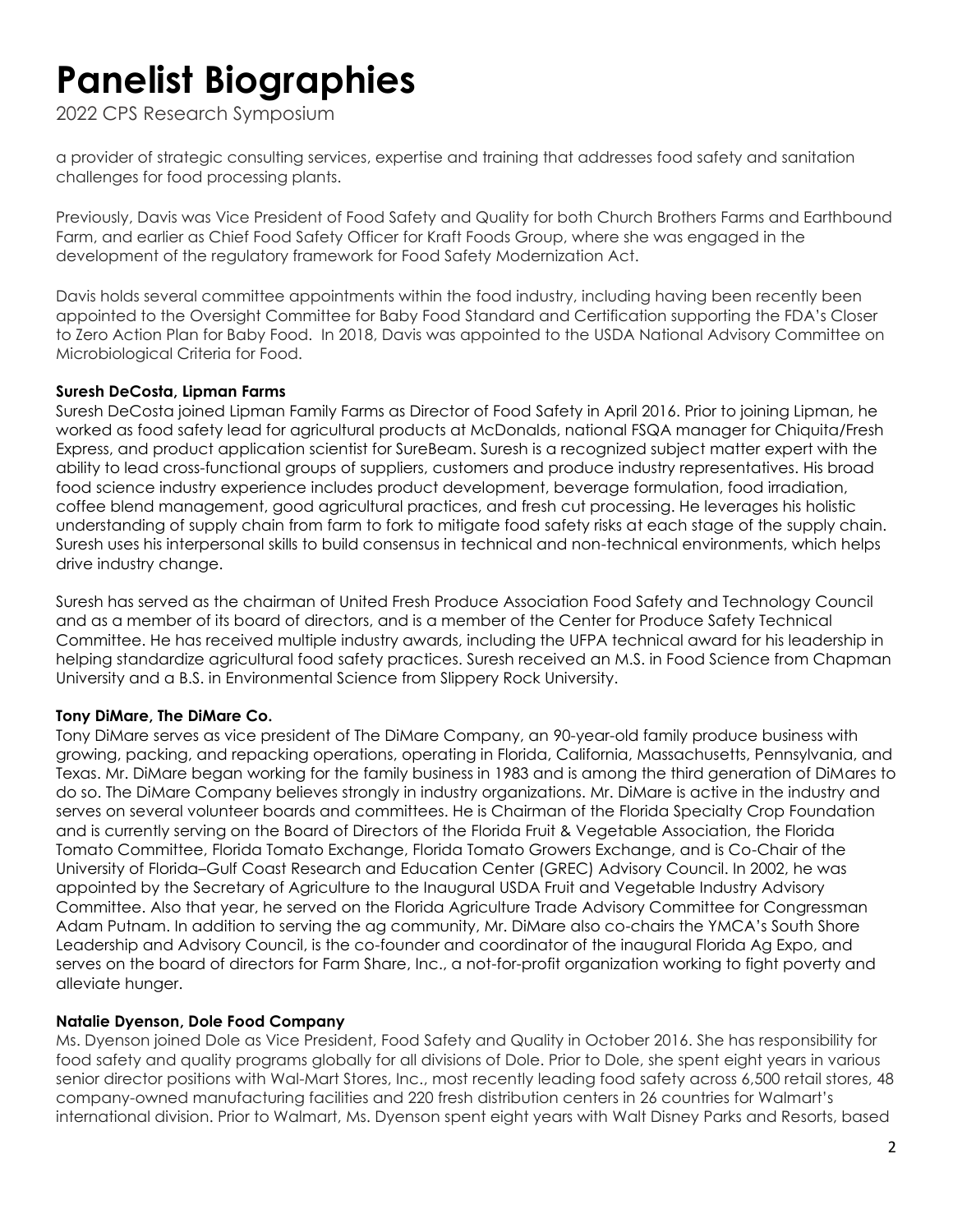2022 CPS Research Symposium

out of Orlando, Florida, where she held various roles in food safety and public health supporting Walt Disney World, Disney Regional Entertainment, Disney Cruise Line and the Parks and Resorts business globally. Ms. Dyenson holds a B.S. in Microbiology from the University of Iowa and a M.P.H. in Infectious Disease Epidemiology and Biostatistics from the University of South Florida.

### **Bret Erickson, Little Bear Produce**

Bret Erickson grew up in the Rio Grande Valley in McAllen, TX. He obtained his B.S. from Texas Tech in Agricultural & Applied Economics in 1997. Upon graduation, Bret returned to South Texas and went to work for DuPont Pioneer Hi-Bred in Weslaco, TX where he was involved in the growing and shipping of seed corn for the Latin American market. In 2008, Bret relocated to Kauai, Hawaii where he served as the Plant Operations Manager for the Kekaha DuPont Pioneer foundation seed facility.

In 2011, Bret returned home to the Rio Grande Valley and began working for Texas Citrus Mutual and the Texas Vegetable Association in Mission,TX. In 2012 Bret joined the Texas International Produce Association (TIPA) as President and CEO where he focused on pursuing the economic and political interests of the domestic and imported fresh fruit and vegetable industries in Texas

In July of 2017, Bret joined his friend and mentor, Jimmy Bassetti, at Little Bear Produce where he remains highly engaged in a number of industry boards and committees including TIPA, IFPA, CPS, Canadian Fruit & Vegetable DRC, USDA Fruit & Vegetable Industry Advisory Committee, South Texas Onion Committee, Border Trade Alliance and others.

### **Bonnie Fernandez-Fenaroli, Center for Produce Safety**

Ms. Bonnie Fernandez-Fenaroli received her Bachelor of Science in Agriculture Business Management at California Poly State University, San Luis Obispo and her Masters of Business Administration from Sacramento State University. After fifteen years as Executive Director at the California Wheat Commission, she joined the Center for Produce Safety (CPS) in 2008 as its Executive Director working to leverage public and private expertise and research dollars to address critical risk management issues in the growth, harvest, processing and distribution of fresh produce. As Executive Director she focuses the CPC's attention on critical food safety issues affecting the fresh produce industry and establishes collaborations among public agencies and private industry to maximize the impact of research budgets.

## **Tim Jackson, U.S. Food & Drug Administration**

In 2022, Tim joined the FDA Center for Food Safety and Applied Nutrition as a Senior Science Advisor for Food Safety, supporting programs in outbreak investigation, root cause analysis and preventive control strategies.

From 2017 to 2021, as Vice President of Food Safety, Regulatory and Social Compliance, he led the Driscoll's team in North and South America responsibility for Food Safety, Regulatory (including organic) compliance and compliance in worker welfare. Driscoll's is the global market leader in fresh strawberries, blueberries, raspberries and blackberries.

Prior to starting at Driscoll's Tim Jackson was the Director of Food Safety for Nestlé US and Nestlé Canada, with responsibility for thermal processing and food safety programs in hygiene, microbiology, allergens and chemical contaminants. He held this position since 2009. Tim has worked for Nestlé as a research and industrial microbiologist since 1995 as a research associate, head of the microbiology department of Nestlé's reference laboratory for the US and Canada and from 2004 to 2008 as Microbiology Advisor to Corporate Quality Management for Nestlé world-wide.

Tim received his Bachelor of Science in Biology from Abilene Christian University and his Master of Science and Ph.D. in Food Microbiology from Texas A&M University. While at the University, he led the university administered training program for USDA-FSIS inspectors at the Agency's newly established training center.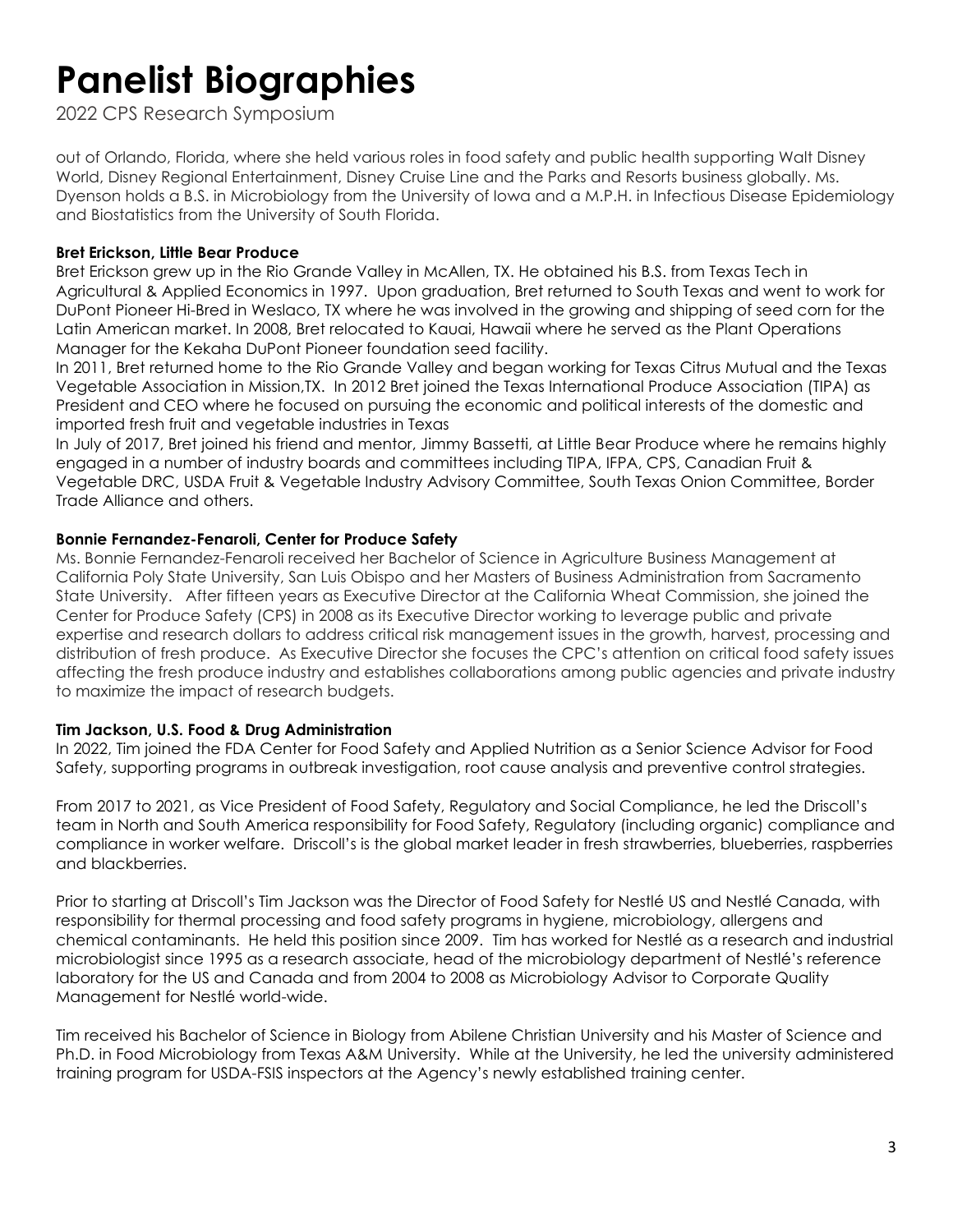2022 CPS Research Symposium

He has been co-chair of the Grocery Manufacturers' Association working group on the Preventive Controls Rule and has been part of the GMA FSMA Steering Croup interacting with Agency leadership on the FSMA rules. He has led Nestlé's internal review and preparation for FMSA, and is currently Vice President of the International Association for Food Protection.

#### **Gillian Kelleher, Kelleher Consultants**

Gillian Kelleher is President and CEO of Kelleher Consultants, a consulting firm that helps food companies build sustainable food safety and quality programs with a focus on prevention. Gillian possesses vast, global leadership experience in the food industry and in food safety and quality, having lived and worked in Ireland, the UK, France, and the U.S. She has worked in diverse sectors including manufacturing, foodservice, retail, and distribution.

Gillian was formerly Vice President of Food Safety and Quality Assurance for Wegmans Food Markets, a major US regional supermarket chain and one of Fortune's "*Top 100 Companies to Work For"*. Her scope of responsibility included all aspects of food safety and quality for stores, self-manufacturing, distribution and Wegmans' private label program.

Prior to her tenure at Wegmans, Gillian also worked at Häagen Dazs, Burger King, Express Foods, and Pillsbury. In addition, she has led the development of food safety and quality programs for many large and small privatelabel suppliers and distributors.

Gillian earned her B.S degree in Dairy and Food Science from University College Cork, Ireland. She is a member of several professional organizations, including the Institute of Food Technologists (IFT), International Association for Food Protection (IAFP), and the American Society for Quality (ASQ). She is a past co-Vice Chair of the Global Food Safety Initiative (GFSI) Board of Directors, a member of the Board of Directors of the American National Standards Institute (ANSI), a member of the Board of Directors of Stop Foodborne Illness and a longstanding member of Harvard's Private and Public Scientific, Academic, and Consumer Food Policy Committee (PAPSAC). Gillian is also actively involved in the Leafy Greens Safety Coalition (LGSC) and serves as Chairperson for the Editorial Advisory Board for the 2023 Food Safety Summit.

### **Paul Kneeland, Gelson's**

Paul Kneeland is Vice President of Fresh Operations at Gelson's Markets. While the start of his career was all in the Northeast United States, prior to moving west and joining Gelson's Paul worked for Ahold-Delhaize on their small store format project, responsible for all Fresh Operations. Prior to that Paul worked for family-owned Roche Bros. Supermarkets in Boston and Kings Super Markets in New Jersey. He has served on boards of directors for three different regional produce associations and was president of the Eastern Produce Council. Paul also served on the PMA board, reaching the position of vice-chair before his term ended.

#### **Drew McDonald, Taylor Fresh Foods**

Drew is the Vice President Quality & Food Safety at Taylor Farms, Salinas, California. He has over 20 years' experience in fresh produce and fresh foods. He oversees the quality and food safety programs across the food service, retail, and deli operations. Drew works with an impressive team developing and managing appropriate and practical quality and food safety programs for fresh food and produce products. Over the course of his career he has worked with growers and processors of fresh produce items all over the world. He currently serves on numerous food safety– related technical committees and has participated in the authorship of many produce food safety guidelines. Drew received his education from Lawrence University in Wisconsin.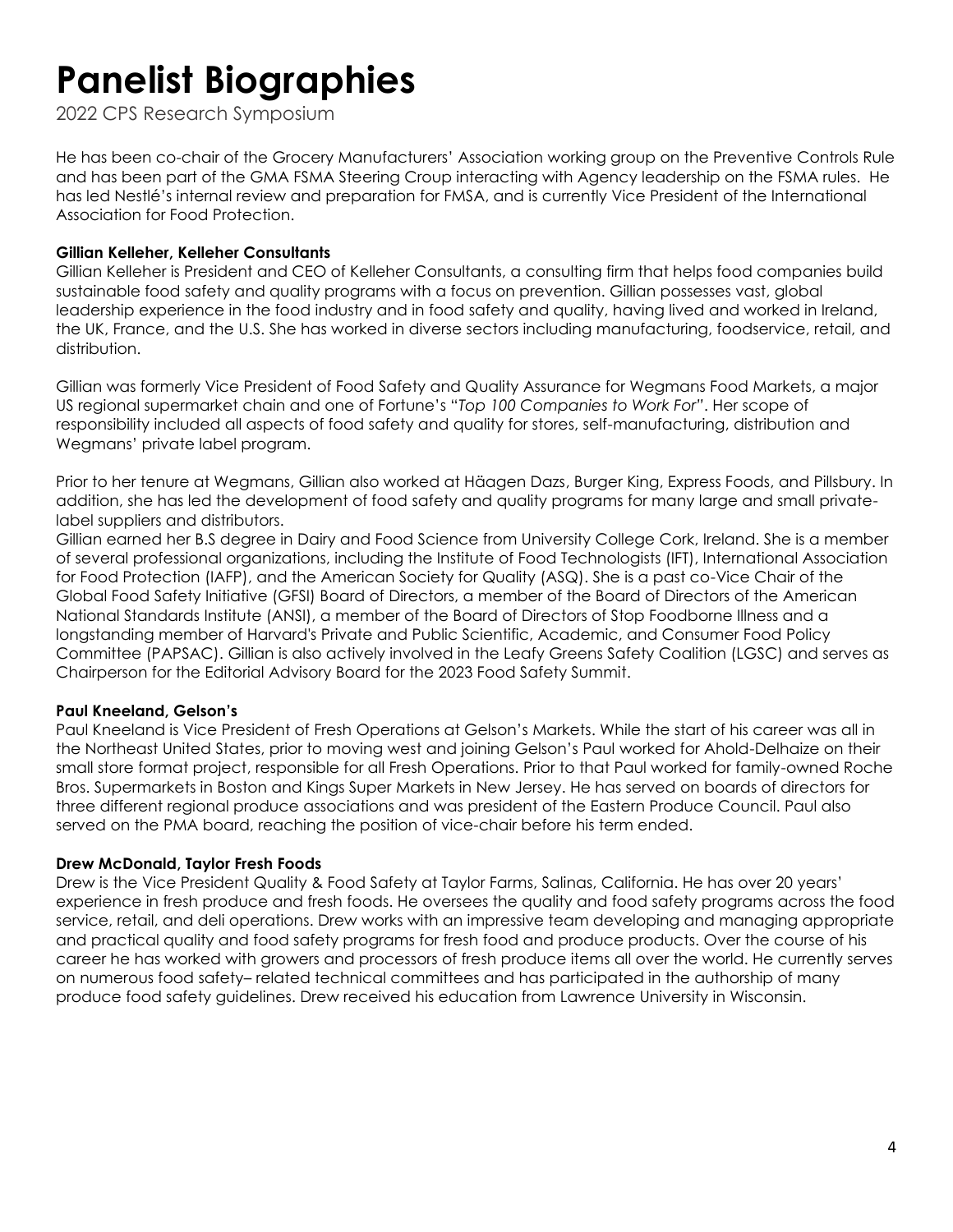2022 CPS Research Symposium

#### **Joe Pezzini, Taylor Farms**

Joe is currently the Senior Director of Ag Operations at Taylor Farms. He is responsible for their farming and harvesting operations, covering 42,000 crop acres for Mission Ranches, Seco Packing and Big Valley Labor.

Joe is a native of Salinas and from a third-generation farming family. He grew up on their family artichoke farm with his brothers and sisters. He began his career with the Ocean Mist Farms group of companies in 1983 as a farm manager for Boutonnet Farms. Along with two partners Joe started Valley Pride Custom Harvesting in 1987. In 2001, Joe became Vice President of Operations at Ocean Mist Farms where he was responsible for Cooling Operations, Food Safety, Quality Assurance and Human Resources. Joe became the Chief Operating Officer in 2009 and was appointed to the CEO role in 2015. He served as CEO until June 2021.

Joe has served on many industry boards including Central California Grower-Shipper Association and Foundation, California Leafy Greens Product Handler Marketing Agreement (LGMA), Ag Against Hunger, Produce Marketing Association, and the Center for Produce Safety. Joe has been a leading advocate for produce food safety and was instrumental in forming the LGMA following the spinach crisis in 2006. Joe is a Hartnell College alum, UC Davis graduate and has an MBA from the University of Santa Clara.

#### **Kinsey Porter**, **North Bay Produce**

Kinsey Porter is the Food Safety Manager for North Bay Produce, Inc., headquartered in Traverse City, MI. At North Bay, Kinsey is responsible for Food Safety Modernization Act compliance, partnering with growers to implement good food safety practices, and communicating North Bay's food safety commitment with customers. She serves on the Center for Produce Safety Technical Committee, was selected to be in the inaugural class of the International Fresh Produce Association Produce Safety Immersion Program, and is the current Immersion Program alumni liaison. Kinsey is a Preventive Controls Qualified Individual and holds a Hazard Analysis and Critical Control Point certificate. Kinsey obtained her Bachelor of Science degree in Food Science from North Carolina State University where she initially developed her passion for food safety and a Master of Science degree in Food, Nutrition, and Culinary Sciences from Clemson University.

#### **Dave Puglia, Western Growers**

Dave Puglia was selected President and CEO of Western Growers in 2019. Since joining the organization in 2005, he has focused on leading public policy initiatives affecting the agriculture industry in California and other western states. Puglia has been at the forefront of major legislative and regulatory issues involving water supply, water quality, energy, air quality and labor. His work has included negotiating statewide water bond provisions to enhance storage capacity, advocating for a comprehensive safe drinking water solution in partnership with environmental justice leaders, and negotiating the nation's first state regulatory standard for prevention of heat illness in agricultural settings. Before joining Western Growers, Puglia served for seven years in the California Attorney General's Office, first as Press Secretary and then as Director of Public Affairs and Communications. He has also worked as a public affairs consultant to numerous corporations and industry groups in addition to serving in senior roles on several statewide political campaigns. Puglia is currently Vice Chair of the Public Policy Institute of California's Water Policy Center Advisory Council and has served on several industry-related boards and advisory councils. A Sacramento native, Puglia earned a bachelor's degree in Government-Journalism from Sacramento State University.

#### **Joan Rosen, JC Rosen Resources**

Ms. Rosen is the founder of JC Rosen Resources, a consulting firm that provides services globally with expertise in food safety, quality systems, postharvest technology, and regulatory affairs for the fresh produce and food industries. Previously, Ms. Rosen was Director of Global Food Safety and Quality for Chiquita Brands International/ Fresh Express, where for over 22 years she had increasing responsibilities in key management leadership positions. Her role ensured standardized quality and food safety systems across growing, packing, processing and distribution operations in North America, Europe, Latin America and Asia including compliance with customer, brand and regulatory standards throughout the supply chain. She received her M.S. in Food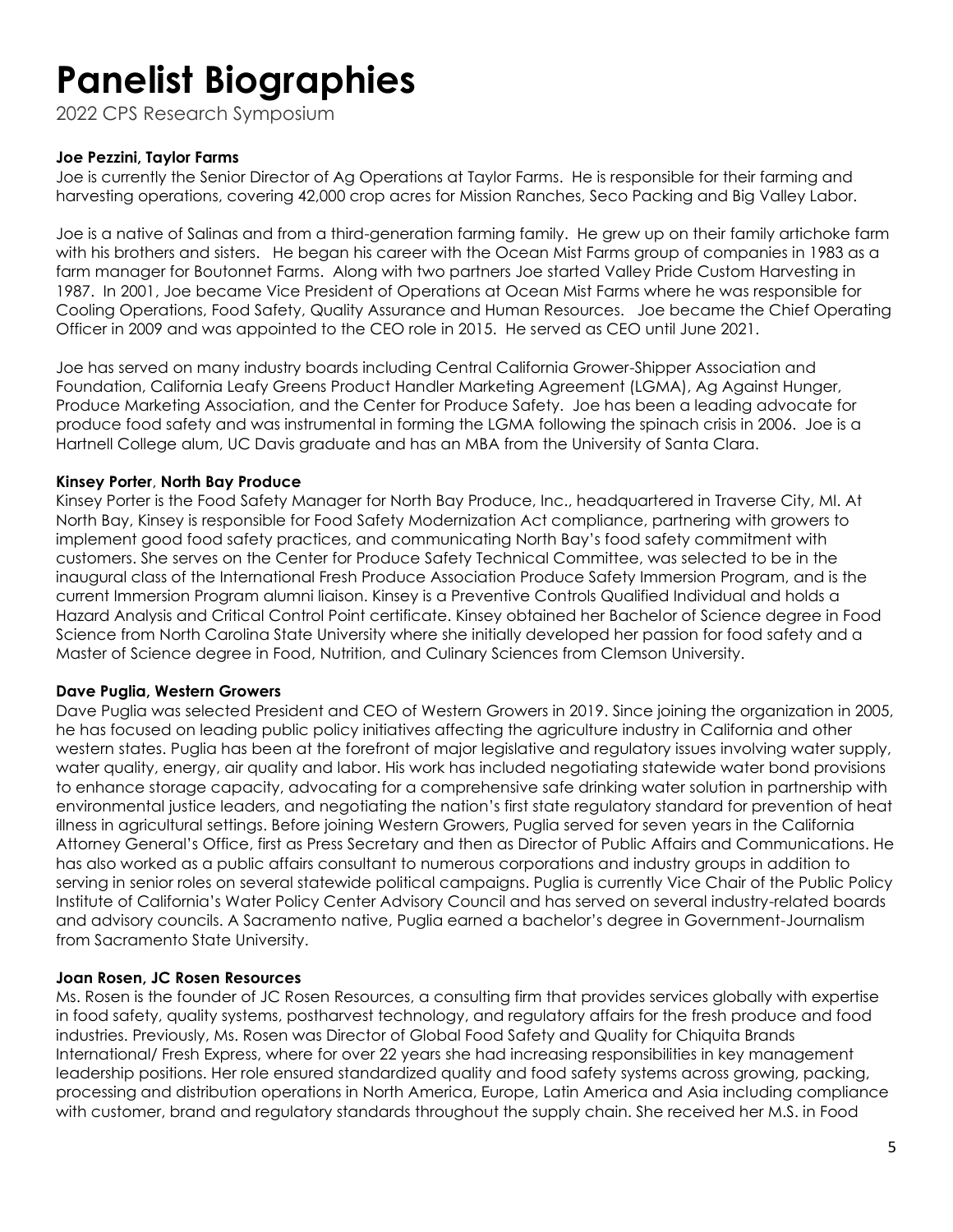2022 CPS Research Symposium

Science and Postharvest Physiology from the University of California, Davis, and her B.S. in Food Science from Cornell University. Ms. Rosen is a recipient of the International Fresh-Cut Produce Association's Technical Excellence Award for her achievements in advancing the common good of the freshcut industry, enhancing food safety and quality initiatives and supporting innovative technological advancements. She serves on the Technical Committees for the Center for Produce Safety, Produce Marketing Association and United Fresh Produce Association. Ms. Rosen is a lead instructor for FSMA's Preventive Controls for Human Foods and a trainer for the Produce Rule. Previously, she led postharvest research programs at Campbell Soup Company, and also worked in flavor development and application at Florasynth Inc.

### **Karen Ross, California Department of Food and Agriculture**

Karen Ross was appointed Secretary of the California Department of Food and Agriculture in 2019 by Governor Gavin Newsom who cited her unmatched leadership experience in agricultural issues nationally, internationally, and here in California; including environmental stewardship, climate change adaptation, and trade. Before joining CDFA, Secretary Ross was chief of staff for U.S. Agriculture Secretary Tom Vilsack, a position she accepted in 2009. Prior to that appointment, she served as President of the California Association of Winegrape Growers from 1996-2009, and as Vice-President of the Agricultural Council of California from 1989-1996. Secretary Ross is passionate about fostering the reconnection of consumers to the land and the people who produce their food, and improving the access of all California citizens to healthy, nutritious California-grown agricultural products.

Secretary Ross has strengthened partnerships across government, academia and the non-profit sector in the drive to maintain and improve environmental stewardship and to develop adaptation strategies for the specific impacts of climate change. She has initiated programs to provide greater opportunities for farmers and ranchers to engage in sustainable environmental stewardship practices through water conservation, energy efficiency, nutrient management, and ecosystem services; and she has worked to provide greater access to farm-fresh foods at school cafeterias through CDFA's Farm to Fork Program.

Secretary Ross grew up as a 4-H kid on a farm in western Nebraska. The Secretary has a Bachelor of Arts degree from the University of Nebraska-Lincoln and is a graduate of the Nebraska Ag Leadership Program. She has served on numerous boards and committees in California agriculture and with various academic institutions.

### **Vic Smith, JV Smith Companies**

Mr. Smith is President and CEO of JV Smith Companies, a diverse group of operations with farming, cooling, and distribution facilities and shipping capacities in Arizona, California, Colorado, and Baja, Mexico. Skyview Cooling was the company's first operation, formed in 1970 as a cooling company in Colorado and New Mexico. By 1977, it had expanded to Yuma, and then in 1982 it began operations in northern Mexico. Today, JV Smith Companies farm a number of commodities including conventional romaine, iceberg lettuce, spinach, potatoes, mixed leaf, and organic spring mix, carrots, celery, romaine, and green onions. Mr. Smith studied Economics and Business Law at the University of Colorado from 1970-1974. He went on to study Finance at Arizona State University in 1975. Since 1991, he has overseen all the companies' farming, packing, and cooling operations, including 30,000 acres of vegetable production annually. Smith is currently the Chair of the CPS Board of Directors and also serves on the Board of Directors for Western Growers. He is also a member and previously served on the boards of both United Fresh Produce Association and Produce Marketing Association.

### **Stacy Stoltenberg, Hygiena**

Ms. Stacy Stoltenberg is a Western Territory Technical Sales Manager for Hygiena, a life sciences company that delivers rapid microbial detection, monitoring, and identification solutions to improve food safety. For the past 8 years, she has been dedicated to working with food companies and third-party laboratories to help make faster release decisions while testing their food products for harmful pathogens. Prior to her work with Hygiena and Qualicon Diagnostics, Ms. Stoltenberg worked in business development/ sales and as the lead Microbiologist at PrimusLabs for 9 years. Ms. Stoltenberg received her B.S. and M.S. degrees from Kansas State University in Food Science and Microbiology.